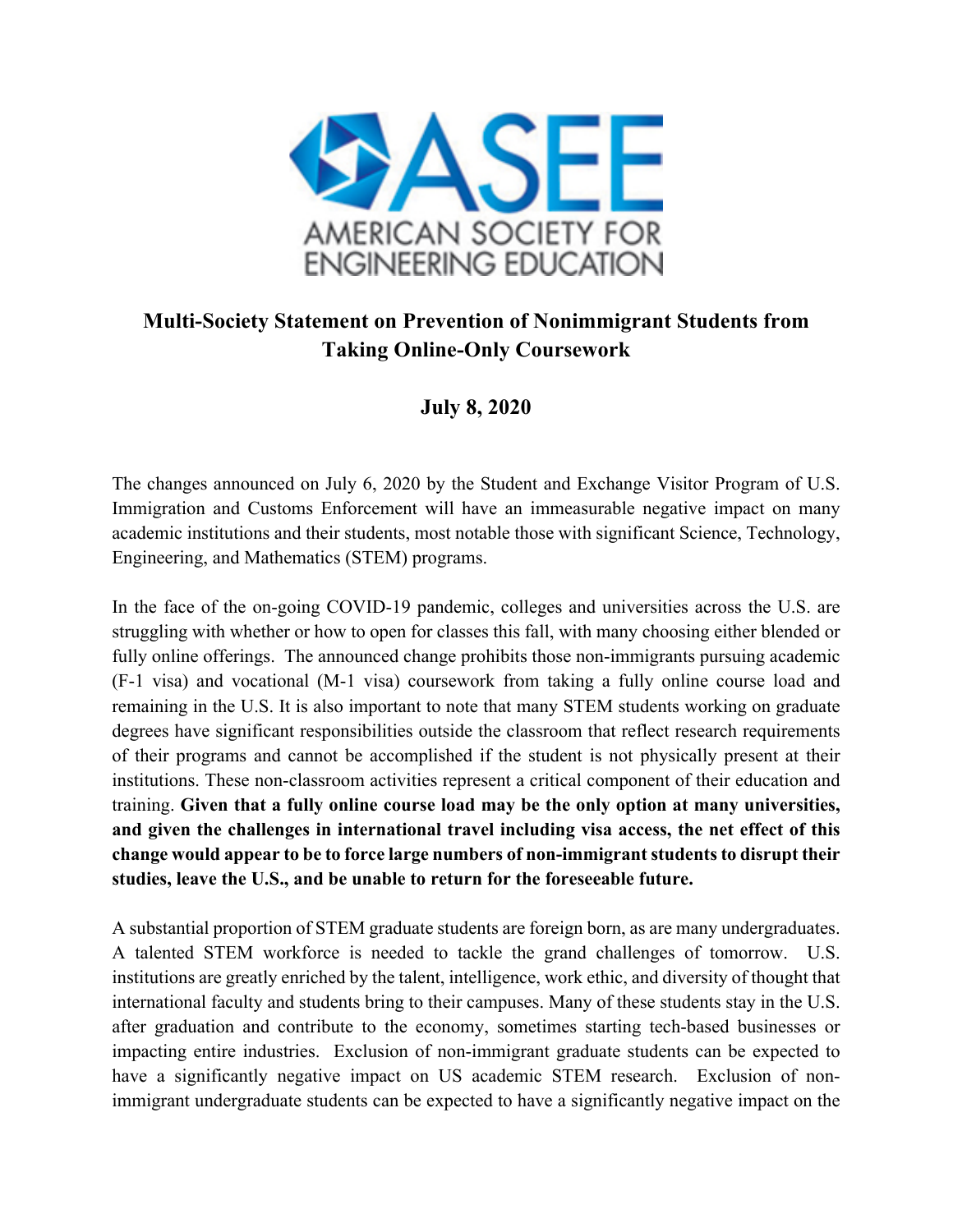global awareness and cultural richness of domestic students seeking to compete in an increasingly integrated global economy. Moreover, this action−added to previous actions taken by the current federal administration−continues the creation of a negative atmosphere that impedes our ability to recruit the best global talent to STEM studies, instruction, research, and practice. **In sum, the effect of this this change will be to inflict serious long-term damage to the advancement of science and engineering and the global competitiveness of the U.S.** This is not an action we would have expected from a U.S. government, nor is it one that we can support.

While we support efforts to ensure security within our borders, we hope that these efforts will be carried out in such a way as to minimize disruption to those who teach, practice, and study STEM disciplines in the U.S.

Respectfully,

## **American Society for Engineering Education** ABET

American Anthropological Association American Association of Physicists in Medicine American Ceramic Society American Dairy Science Association American Geophysical Union American Institute for Medical and Biological Engineering American Institute of Biological Sciences American Society for Biochemistry and Molecular Biology American Society for Engineering Management American Society for Investigative Pathology American Society for Matrix Biology American Society for Microbiology American Society for Parenteral and Enteral Nutrition American Society of Civil Engineers American Society of Tropical Medicine and Hygiene Association for Psychological Science Association for Women in Science Audio Engineering Society Biomedical Engineering Society Biophysical Society Council on Undergraduate Research Entomological Society of America The Histochemical Society